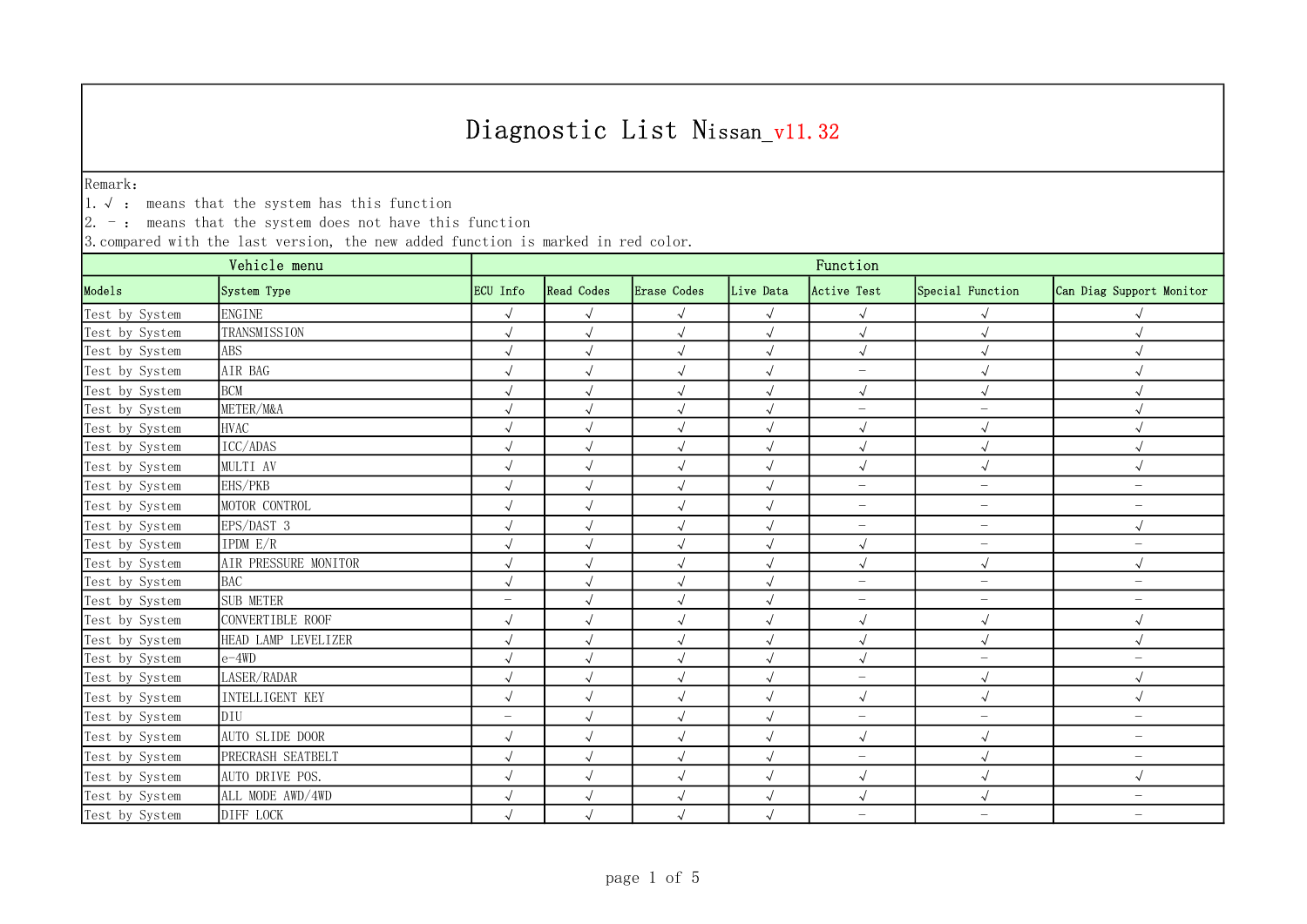Remark:

1.√ : means that the system has this function

 $\vert 2.$  -: means that the system does not have this function

| Vehicle menu   |                         | Function                 |                          |                          |                          |                          |                          |                          |  |
|----------------|-------------------------|--------------------------|--------------------------|--------------------------|--------------------------|--------------------------|--------------------------|--------------------------|--|
| Models         | System Type             | ECU Info                 | <b>Read Codes</b>        | Erase Codes              | Live Data                | Active Test              | Special Function         | Can Diag Support Monitor |  |
| Test by System | 4WAS (MAIN) / RAS/HICAS | $\sqrt{ }$               | $\sqrt{ }$               | $\sqrt{ }$               | $\sqrt{ }$               |                          |                          |                          |  |
| Test by System | <b>SONAR</b>            | $\sqrt{ }$               | $\sqrt{ }$               |                          | $\sqrt{ }$               |                          | $\sqrt{}$                | $\overline{\phantom{0}}$ |  |
| Test by System | LANE CAMERA             | $\sqrt{}$                | $\sqrt{ }$               |                          | $\sqrt{ }$               |                          | $\sqrt{}$                | $\sqrt{}$                |  |
| Test by System | ADAPTIVE LIGHT          | $\sqrt{ }$               | $\sqrt{ }$               |                          | $\sqrt{ }$               |                          | $\sqrt{ }$               |                          |  |
| Test by System | AUTO SLIDE DOOR RIGHT   | $\sqrt{}$                | $\sqrt{ }$               |                          | $\sqrt{ }$               | $\sqrt{\phantom{a}}$     | $\overline{\phantom{m}}$ | $\overline{\phantom{m}}$ |  |
| Test by System | CAN GATEWAY             | $\sqrt{}$                | $\sqrt{ }$               |                          |                          | $\overline{\phantom{0}}$ | $\overline{\phantom{m}}$ | $\overline{\phantom{0}}$ |  |
| Test by System | <b>SHIFT</b>            | $\sqrt{ }$               | $\sqrt{ }$               | $\sqrt{ }$               | $\sqrt{ }$               | $\overline{\phantom{0}}$ | $\overline{\phantom{a}}$ | $\overline{\phantom{0}}$ |  |
| Test by System | EV/HEV                  | $\sqrt{}$                |                          |                          | $\sqrt{}$                | $\sqrt{}$                | $\overline{\phantom{m}}$ | $\overline{\phantom{m}}$ |  |
| Test by System | POP UP HOOD             |                          |                          |                          |                          | $\overline{\phantom{0}}$ | $\overline{\phantom{m}}$ | $\overline{\phantom{m}}$ |  |
| Test by System | AUTO BACK DOOR          | $\sqrt{ }$               | $\sqrt{ }$               | $\sqrt{ }$               | $\sqrt{ }$               | $\qquad \qquad -$        | $\sqrt{ }$               | $\overline{\phantom{m}}$ |  |
| Test by System | Diag Data Recorder      | $\overline{\phantom{0}}$ | $\sqrt{ }$               | $\sqrt{ }$               | $\overline{\phantom{m}}$ | $\overline{\phantom{0}}$ | $\overline{\phantom{m}}$ | $\qquad \qquad -$        |  |
| Test by System | 4WAS (FRONT)            | $\sqrt{ }$               | $\sqrt{}$                |                          | $\sqrt{ }$               | $\sqrt{ }$               | $\sqrt{2}$               | $\overline{\phantom{m}}$ |  |
| Test by System | $E-SUS$                 | $\sqrt{ }$               | $\sqrt{}$                | $\sqrt{}$                | $\sqrt{}$                | $\sqrt{}$                | $\sqrt{}$                | $\overline{\phantom{0}}$ |  |
| Test by System | ACCELE PEDAL ACT        | $\sqrt{ }$               |                          |                          | $\sqrt{}$                | $\sqrt{ }$               | $\overline{\phantom{m}}$ | $\overline{\phantom{m}}$ |  |
| Test by System | HV BATTERY              | $\sqrt{ }$               | $\sqrt{ }$               |                          | J                        | $\overline{\phantom{0}}$ | $\overline{\phantom{0}}$ | $\overline{\phantom{m}}$ |  |
| Test by System | TOTAL ILLUM C/U         | $\sqrt{ }$               | $\sqrt{ }$               | $\sqrt{ }$               | $\sqrt{ }$               | $\sqrt{ }$               | $\sqrt{ }$               | $\overline{\phantom{m}}$ |  |
| Test by System | OCCUPANT DETECTION      | $\overline{\phantom{0}}$ | $\overline{\phantom{m}}$ | $\overline{\phantom{m}}$ | $\sqrt{}$                | $\overline{\phantom{0}}$ | $\overline{\phantom{0}}$ | $\overline{\phantom{m}}$ |  |
| Test by System | SmFOB                   | $\sqrt{}$                | $\sqrt{}$                | $\sqrt{ }$               | $\sqrt{ }$               | $\overline{\phantom{0}}$ | $\overline{\phantom{0}}$ | $\overline{\phantom{m}}$ |  |
| Test by System | <b>BRAKE</b>            | $\sqrt{ }$               | $\sqrt{}$                | $\sqrt{}$                | $\sqrt{}$                | $\overline{\phantom{0}}$ | $\overline{\phantom{m}}$ | $\overline{\phantom{0}}$ |  |
| Test by System | SIDE RADAR LEFT         | $\sqrt{ }$               | $\sqrt{ }$               | $\sqrt{ }$               |                          | $\sqrt{ }$               | $\sqrt{}$                | $\overline{\phantom{0}}$ |  |
| Test by System | ANC                     | $\sqrt{ }$               | $\sqrt{ }$               | $\sqrt{}$                | $\sqrt{ }$               | $\overline{\phantom{0}}$ | $\overline{\phantom{m}}$ | $\overline{\phantom{0}}$ |  |
| Test by System | MULTI DISPLAY           | $\overline{\phantom{0}}$ | $\sqrt{}$                | $\checkmark$             | $\sqrt{ }$               | $\sqrt{ }$               | $\overline{\phantom{0}}$ | $\overline{\phantom{m}}$ |  |
| Test by System | SIDE RADAR RIGHT        | $\sqrt{ }$               | $\sqrt{ }$               | $\sqrt{ }$               | $\sqrt{ }$               | $\sqrt{}$                | $\sqrt{ }$               | $\overline{\phantom{0}}$ |  |
| Test by System | <b>ADCM</b>             | $\sqrt{ }$               | $\sqrt{\phantom{a}}$     |                          | $\sqrt{ }$               | $\overline{\phantom{0}}$ | $\overline{\phantom{m}}$ | $\overline{\phantom{0}}$ |  |
| Test by System | CHARGER/PD MODULE       | $\sqrt{ }$               | $\sqrt{ }$               |                          | $\sqrt{ }$               | $\overline{\phantom{0}}$ | $\overline{\phantom{m}}$ | $\overline{\phantom{0}}$ |  |
| Test by System | PTC HEATER              | $\sqrt{ }$               | $\sqrt{ }$               |                          | $\sqrt{ }$               | $\sqrt{}$                | $\sqrt{2}$               | $\overline{\phantom{m}}$ |  |
| Test by System | TELEMATICS              | $\sqrt{ }$               | $\sqrt{ }$               | $\sqrt{ }$               | $\sqrt{ }$               | $\overline{\phantom{0}}$ | $\sqrt{2}$               | $\overline{\phantom{m}}$ |  |
| Test by System | <b>HAS</b>              | $\sqrt{ }$               | $\sqrt{ }$               |                          | $\sqrt{ }$               | $\overline{\phantom{0}}$ | $\overline{\phantom{0}}$ | $\overline{\phantom{m}}$ |  |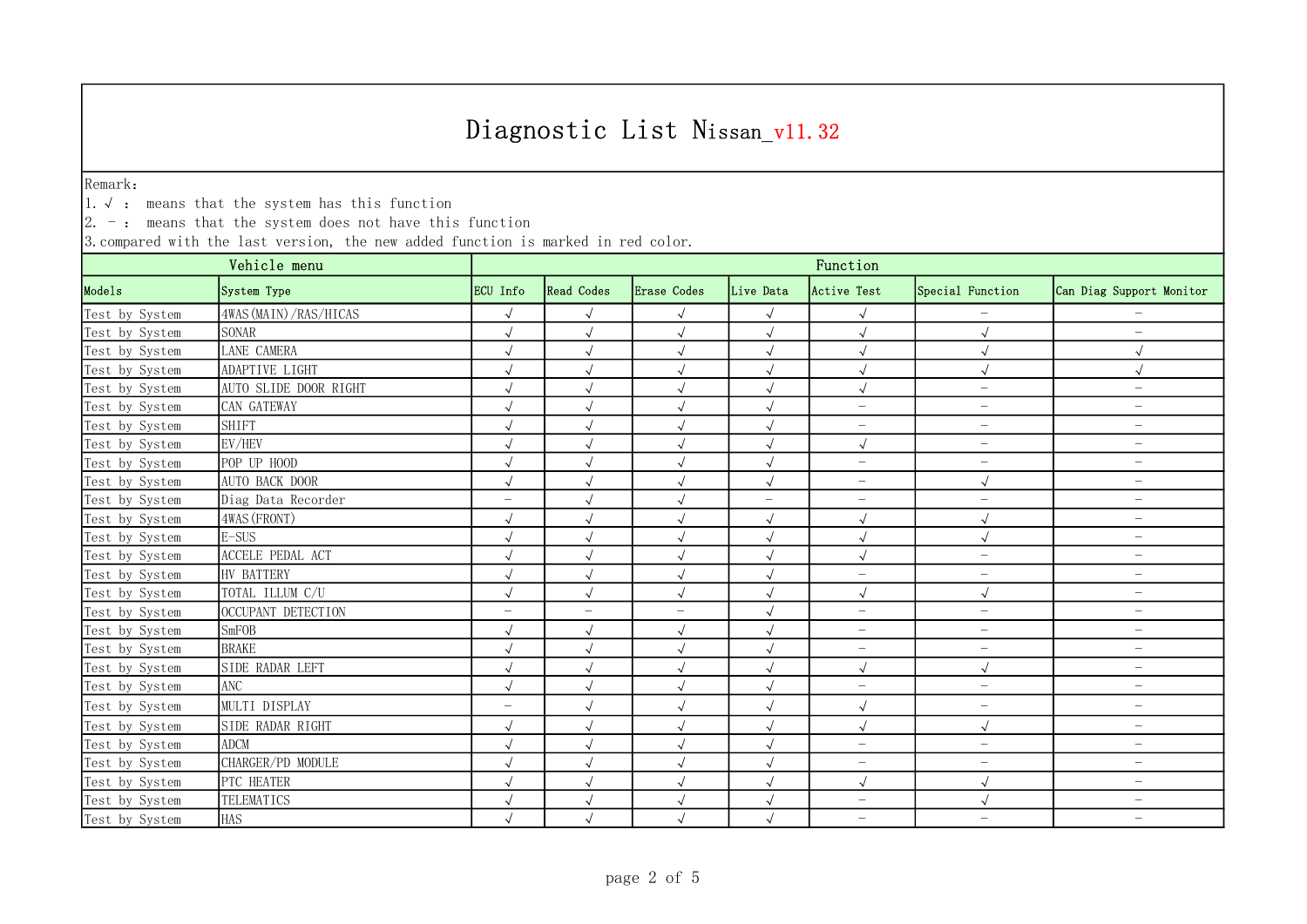Remark:

1.√ : means that the system has this function

 $\vert 2.$  -: means that the system does not have this function

| Vehicle menu   |                          | Function                 |                          |                          |                          |                          |                          |                          |  |
|----------------|--------------------------|--------------------------|--------------------------|--------------------------|--------------------------|--------------------------|--------------------------|--------------------------|--|
| Models         | System Type              | ECU Info                 | <b>Read Codes</b>        | Erase Codes              | Live Data                | Active Test              | Special Function         | Can Diag Support Monitor |  |
| Test by System | <b>EMCM</b>              | $\sqrt{ }$               | $\sqrt{ }$               | $\sqrt{ }$               | $\sqrt{ }$               | $\overline{\phantom{a}}$ | $\qquad \qquad -$        |                          |  |
| Test by System | <b>SVT</b>               | $\sqrt{ }$               | $\sqrt{ }$               | $\sqrt{ }$               | $\sqrt{ }$               | $\overline{\phantom{0}}$ | $\sqrt{ }$               | $\overline{\phantom{m}}$ |  |
| Test by System | <b>BSW/BUZZER</b>        | $\checkmark$             | $\checkmark$             | $\checkmark$             | $\sqrt{}$                | $\overline{\phantom{0}}$ | $\qquad \qquad -$        | $\sqrt{ }$               |  |
| Test by System | AVM                      | $\sqrt{ }$               | $\sqrt{ }$               | $\sqrt{ }$               | $\sqrt{ }$               | $\overline{\phantom{0}}$ | $\sqrt{ }$               | $\overline{\phantom{m}}$ |  |
| Test by System | CHASSIS CONTROL          | $\sqrt{ }$               | $\sqrt{ }$               | $\sqrt{ }$               | $\sqrt{ }$               | $\overline{\phantom{m}}$ | $\overline{\phantom{a}}$ | $\overline{\phantom{m}}$ |  |
| Test by System | DAST 1                   | $\sqrt{ }$               | $\sqrt{ }$               | $\sqrt{ }$               | $\sqrt{ }$               | $\overline{\phantom{m}}$ | $\qquad \qquad -$        | $\overline{\phantom{m}}$ |  |
| Test by System | DAST 2                   | $\sqrt{}$                | $\sqrt{}$                | $\sqrt{ }$               | $\sqrt{ }$               | $\overline{\phantom{0}}$ | $\qquad \qquad -$        | $\overline{\phantom{m}}$ |  |
| Test by System | HIGH BEAM ASSIST         | $\sqrt{}$                | $\sqrt{}$                | $\sqrt{ }$               | $\sqrt{}$                | $\overline{\phantom{m}}$ | $\qquad \qquad -$        | $\overline{\phantom{a}}$ |  |
| Test by System | CIU                      | $\sqrt{ }$               | $\sqrt{ }$               | $\sqrt{ }$               | $\sqrt{ }$               | $\sqrt{ }$               | $\sqrt{ }$               | $\overline{\phantom{m}}$ |  |
| Test by System | MM CONN                  | $\sqrt{}$                | $\sqrt{ }$               | $\sqrt{ }$               | $\sqrt{2}$               | $\overline{\phantom{0}}$ | $\sqrt{ }$               | $\overline{\phantom{m}}$ |  |
| Test by System | ICC/ADAS 2               | $\sqrt{2}$               | $\sqrt{ }$               | $\sqrt{ }$               | $\sqrt{ }$               | $\overline{\phantom{0}}$ | $\qquad \qquad -$        | $\sqrt{ }$               |  |
| Test by System | Lane camera 2            | $\sqrt{ }$               | $\sqrt{ }$               | $\sqrt{ }$               | $\sqrt{ }$               | $\overline{\phantom{m}}$ | $\overline{\phantom{a}}$ | $\overline{\phantom{m}}$ |  |
| Test by System | CAN GATEWAY3             | $\sqrt{}$                | $\checkmark$             | $\sqrt{}$                | $\sqrt{ }$               | $\overline{\phantom{m}}$ | $\qquad \qquad -$        | $\overline{\phantom{m}}$ |  |
| Test by System | (TBD) GEN-INV            | $\sqrt{ }$               | $\sqrt{}$                | $\sqrt{ }$               | $\sqrt{ }$               | $\overline{\phantom{0}}$ | $\qquad \qquad -$        | $\overline{\phantom{m}}$ |  |
| Test by System | CAN GATEWAY2             | $\sqrt{}$                | $\sqrt{}$                | $\sqrt{ }$               | $\sqrt{ }$               | $\overline{\phantom{0}}$ | $\overline{\phantom{0}}$ | $\overline{\phantom{a}}$ |  |
| Test by System | Vehicle data transmitter | $\sqrt{}$                | $\sqrt{ }$               | $\sqrt{ }$               | $\sqrt{}$                | $\overline{\phantom{m}}$ | -                        | $\overline{\phantom{m}}$ |  |
| Test by System | Cluster                  | $\sqrt{}$                | $\sqrt{ }$               | $\sqrt{ }$               | $\sqrt{ }$               | $\sqrt{ }$               | $\sqrt{ }$               | $\overline{\phantom{m}}$ |  |
| Test by System | NATS IMMU                | $\sqrt{ }$               | $\sqrt{ }$               | $\sqrt{ }$               | $\overline{\phantom{a}}$ | $\overline{\phantom{m}}$ | $\overline{\phantom{a}}$ | $\overline{\phantom{m}}$ |  |
| Test by System | SMART ENTRANCE           | $\overline{\phantom{0}}$ | $\sqrt{ }$               | $\sqrt{ }$               | $\sqrt{}$                | $\sqrt{ }$               |                          | $\overline{\phantom{m}}$ |  |
| Test by System | AIR LEVELIZER            | $\sqrt{ }$               | $\sqrt{ }$               | $\sqrt{ }$               | $\checkmark$             | $\sqrt{ }$               | $\sqrt{ }$               | $\overline{\phantom{m}}$ |  |
| Test by System | REARVIEW CAMERA          | $\sqrt{}$                | $\overline{\phantom{0}}$ | $\overline{\phantom{0}}$ | $\sqrt{2}$               | $\overline{\phantom{m}}$ | $\sqrt{ }$               | $\overline{\phantom{m}}$ |  |
| Test by System | S/BLIND CAMERA           | $\sqrt{}$                | $\overline{\phantom{0}}$ | $\overline{\phantom{0}}$ | $\sqrt{ }$               | $\overline{\phantom{m}}$ | $\sqrt{2}$               | $\overline{\phantom{0}}$ |  |
| Test by System | <b>ACTIVE ENG MOUNT</b>  | $\sqrt{ }$               | $\sqrt{ }$               | $\sqrt{ }$               | $\sqrt{ }$               | $\sqrt{ }$               | $\qquad \qquad -$        | $\overline{\phantom{a}}$ |  |
| Test by System | <b>ACTIVE SUS</b>        | $\overline{\phantom{0}}$ | $\sqrt{ }$               | $\sqrt{ }$               | $\sqrt{ }$               | $\overline{\phantom{0}}$ | $\qquad \qquad -$        | $\overline{\phantom{m}}$ |  |
| Test by System | <b>ASCD</b>              | $\overline{\phantom{m}}$ | $\sqrt{ }$               | $\sqrt{ }$               | $\sqrt{ }$               | $\overline{\phantom{0}}$ | $\overline{\phantom{m}}$ | $\overline{\phantom{m}}$ |  |
| Test by System | HANDS FREE MODULE        | $\sqrt{ }$               | $\sqrt{ }$               | $\sqrt{ }$               | $\sqrt{ }$               |                          |                          | $\overline{\phantom{m}}$ |  |
| Test by System | DISTANCE CONTROL         | $\overline{\phantom{0}}$ | $\checkmark$             | $\checkmark$             | $\sqrt{2}$               | $\sqrt{ }$               | $\qquad \qquad -$        | $\overline{\phantom{a}}$ |  |
| Test by System | MOTOR ASSIST             | $\sqrt{ }$               | $\sqrt{ }$               | $\sqrt{}$                | $\sqrt{ }$               | $\overline{\phantom{0}}$ | $\overline{\phantom{0}}$ | $\overline{\phantom{m}}$ |  |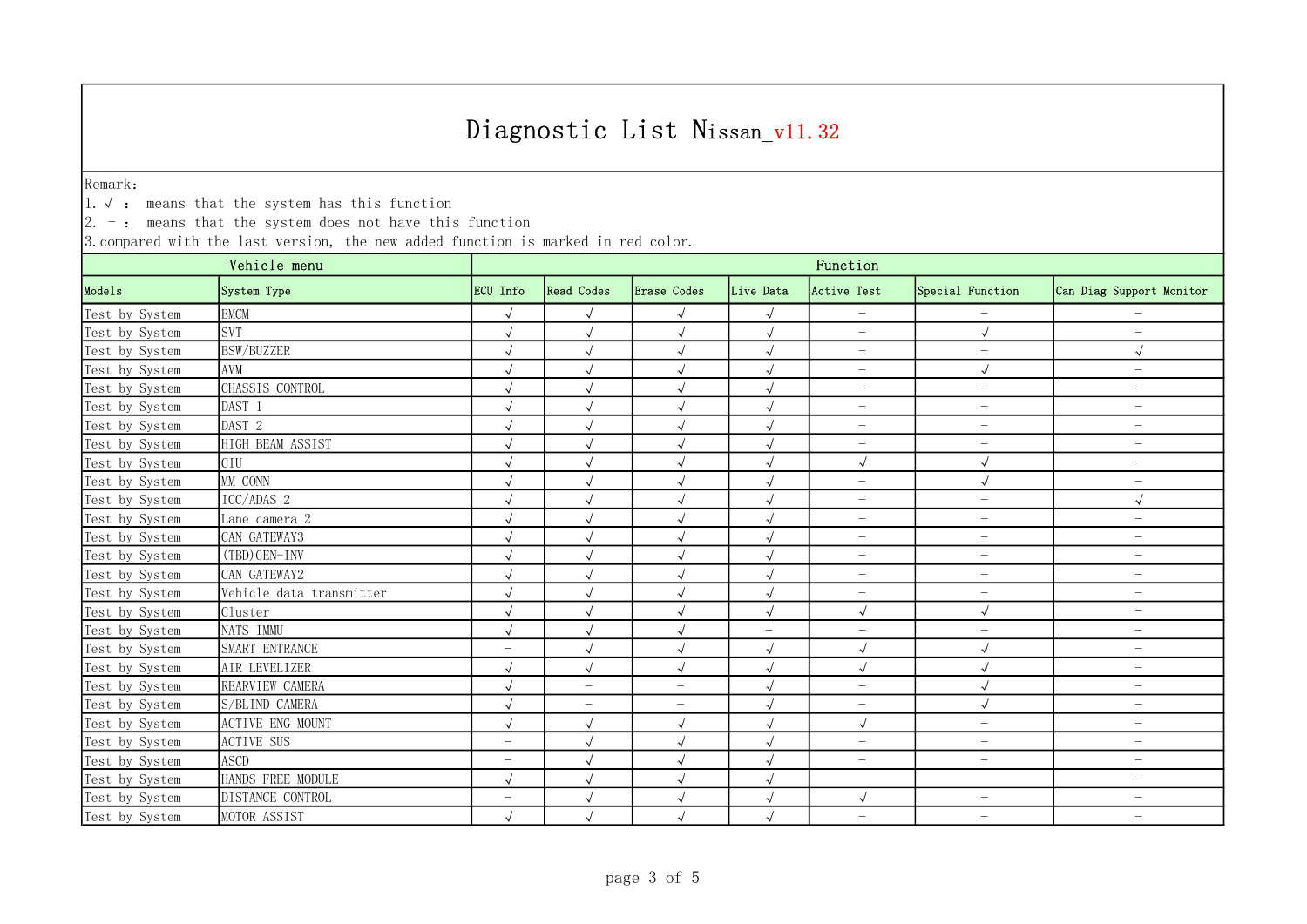Remark:

1.√ : means that the system has this function

 $\vert 2.$  -: means that the system does not have this function

| Vehicle menu   |                                  | Function                 |                      |              |            |                          |                          |                          |  |
|----------------|----------------------------------|--------------------------|----------------------|--------------|------------|--------------------------|--------------------------|--------------------------|--|
| Models         | System Type                      | ECU Info                 | <b>Read Codes</b>    | Erase Codes  | Live Data  | Active Test              | Special Function         | Can Diag Support Monitor |  |
| Test by System | <b>IVMS</b>                      | $\overline{\phantom{a}}$ | $\sqrt{ }$           | $\sqrt{ }$   | $\sqrt{ }$ | $\sqrt{}$                |                          |                          |  |
| Test by System | <b>TCS</b>                       | $\overline{\phantom{a}}$ | $\sqrt{ }$           | $\sqrt{}$    | $\sqrt{ }$ | $\sqrt{2}$               | $\overline{\phantom{0}}$ | $\overline{\phantom{0}}$ |  |
| Test by System | <b>CHA</b>                       | $\sqrt{ }$               | $\sqrt{ }$           |              | $\sqrt{ }$ | $\sqrt{}$                | $\sqrt{ }$               | $\qquad \qquad -$        |  |
| Test by System | <b>VSP</b>                       |                          |                      |              | $\sqrt{ }$ | $\overline{\phantom{0}}$ | $\qquad \qquad -$        | $\qquad \qquad -$        |  |
| Test by System | <b>FSCM</b>                      | $\sqrt{}$                |                      |              | $\sqrt{}$  | $\overline{\phantom{0}}$ | $\overline{\phantom{0}}$ | $\overline{\phantom{a}}$ |  |
| Test by System | <b>PMAS</b>                      | $\sqrt{ }$               | $\sqrt{ }$           | $\sqrt{}$    | $\sqrt{}$  | $\overline{\phantom{0}}$ | $-$                      | $-$                      |  |
| Test by System | RADIO                            |                          |                      |              |            | $\sqrt{ }$               | $\checkmark$             | $\qquad \qquad -$        |  |
| Test by System | Left front door control unit     | $\sqrt{ }$               | $\sqrt{ }$           | $\sqrt{}$    | $\sqrt{ }$ | $\overline{\phantom{0}}$ | $\overline{\phantom{0}}$ | $-$                      |  |
| Test by System | Right front door control unit    | $\sqrt{ }$               | $\sqrt{\phantom{a}}$ | $\sqrt{ }$   | $\sqrt{ }$ | $\overline{\phantom{0}}$ | $\overline{\phantom{0}}$ | $\qquad \qquad -$        |  |
| Test by System | Siren control unit               | $\sqrt{ }$               | $\sqrt{ }$           | $\sqrt{ }$   | $\sqrt{ }$ | $\overline{\phantom{0}}$ | $\overline{\phantom{m}}$ | $\qquad \qquad -$        |  |
| Test by System | Alarm siren                      | $\sqrt{ }$               | $\sqrt{ }$           | $\sqrt{}$    | $\sqrt{}$  | $\overline{\phantom{0}}$ | $\qquad \qquad -$        | $\qquad \qquad -$        |  |
| Test by System | Passenger seat control unit      | $\sqrt{}$                | $\sqrt{}$            | $\sqrt{ }$   | $\sqrt{ }$ | $\overline{\phantom{0}}$ | $\overline{\phantom{0}}$ | $\overline{\phantom{0}}$ |  |
| Test by System | Intelligent battery sensor       | $\sqrt{ }$               | $\sqrt{ }$           | $\sqrt{ }$   | $\sqrt{ }$ | $\overline{\phantom{0}}$ | $\overline{\phantom{0}}$ | $\overline{\phantom{0}}$ |  |
| Test by System | Upper control panel cont unit    | $\sqrt{ }$               | $\sqrt{ }$           | $\sqrt{ }$   | $\sqrt{ }$ | $\overline{\phantom{0}}$ | $\overline{\phantom{0}}$ | $\overline{\phantom{0}}$ |  |
| Test by System | EC mirror compass                | $\sqrt{ }$               | $\sqrt{ }$           | $\sqrt{ }$   | $\sqrt{ }$ | $\overline{\phantom{0}}$ | $\overline{\phantom{0}}$ | $\overline{\phantom{0}}$ |  |
| Test by System | Universal garage door opener     | $\sqrt{ }$               | $\sqrt{ }$           | $\sqrt{ }$   | $\sqrt{ }$ | $\overline{\phantom{0}}$ | $-$                      | $\qquad \qquad -$        |  |
| Test by System | Light&rain sensor                | $\sqrt{ }$               | $\sqrt{}$            | $\checkmark$ | $\sqrt{}$  | $\overline{\phantom{0}}$ | $\overline{\phantom{0}}$ | $\overline{\phantom{0}}$ |  |
| Test by System | Overhead control panel unit      | $\sqrt{ }$               | $\sqrt{ }$           | $\sqrt{}$    | $\sqrt{ }$ | $\overline{\phantom{m}}$ | $-$                      | $\qquad \qquad -$        |  |
| Test by System | Electronic ign switch cont unit  | $\sqrt{ }$               | $\sqrt{ }$           | $\sqrt{ }$   | $\sqrt{}$  | $\overline{\phantom{0}}$ | $\overline{\phantom{0}}$ | $\overline{\phantom{0}}$ |  |
| Test by System | Trailer recognition control unit | $\sqrt{}$                | $\checkmark$         | $\sqrt{ }$   | $\sqrt{}$  | $\overline{\phantom{0}}$ | $\qquad \qquad -$        | $\qquad \qquad -$        |  |
| Test by System | Occupant classification unit     | $\sqrt{ }$               | $\sqrt{}$            | $\sqrt{}$    | $\sqrt{ }$ | $\overline{\phantom{0}}$ | $-$                      | $\qquad \qquad -$        |  |
| Test by System | ICC sensor                       | $\sqrt{ }$               | $\sqrt{ }$           | $\sqrt{}$    | $\sqrt{ }$ | $\overline{\phantom{0}}$ | $-$                      | $-$                      |  |
| Test by System | Parking assist                   | $\sqrt{ }$               | $\sqrt{ }$           | $\sqrt{ }$   | $\sqrt{ }$ | $\overline{\phantom{0}}$ | $\qquad \qquad -$        | $\qquad \qquad -$        |  |
| Test by System | Steering column cont module      | $\sqrt{}$                | $\sqrt{ }$           | $\sqrt{ }$   | $\sqrt{}$  | $\overline{\phantom{0}}$ | $-$                      | $-$                      |  |
| Test by System | Steering wheeling switch pad     | $\sqrt{ }$               | $\sqrt{ }$           | $\sqrt{ }$   | $\sqrt{ }$ | $\overline{\phantom{0}}$ | $\overline{\phantom{0}}$ | $\overline{\phantom{0}}$ |  |
| Test by System | Radar sensor                     | $\sqrt{ }$               | $\sqrt{ }$           |              |            | $\overline{\phantom{m}}$ | $\overline{\phantom{m}}$ | $\qquad \qquad -$        |  |